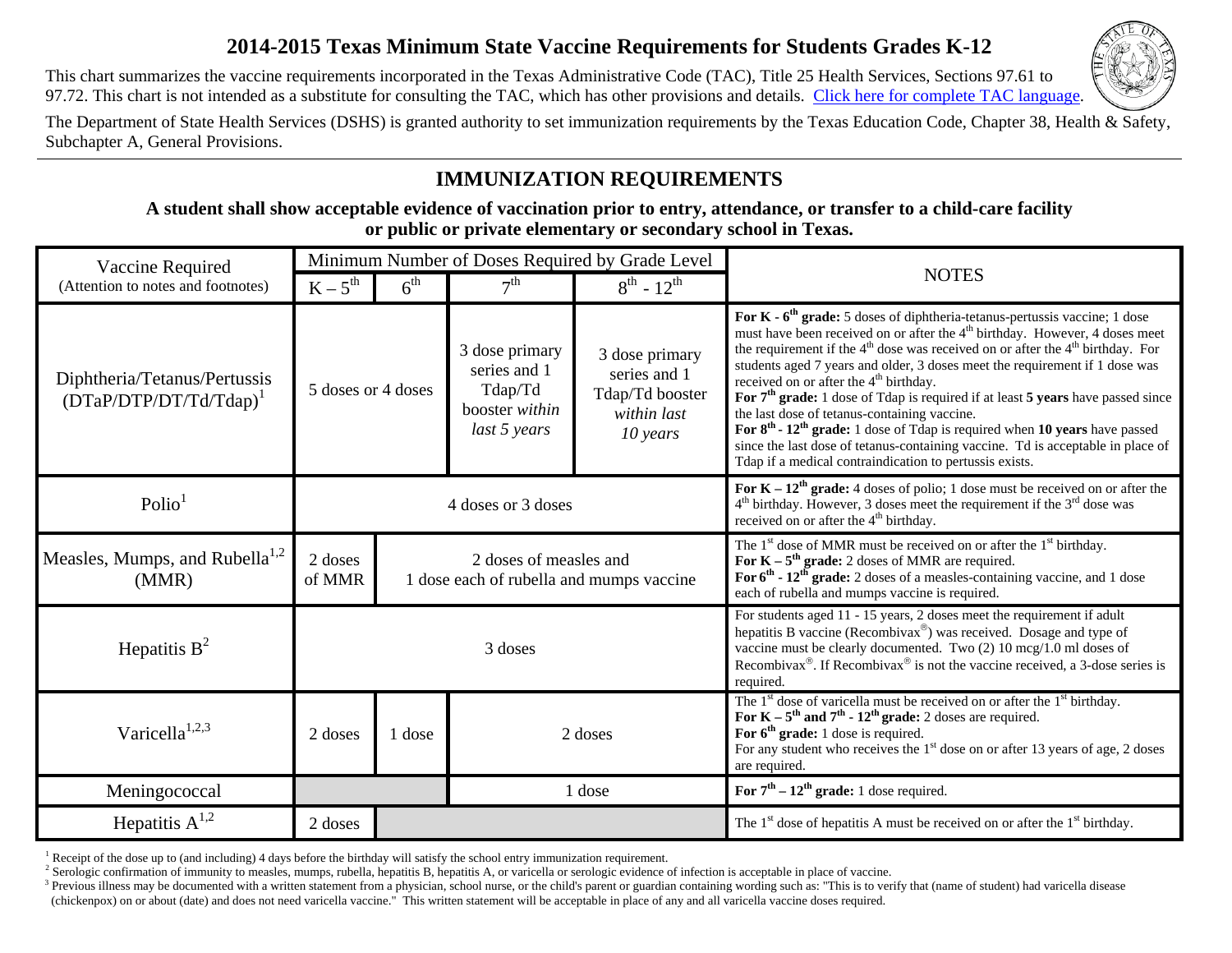### **Exemptions**

The law allows (a) physicians to write a statement stating that the vaccine(s) required would be medically harmful or injurious to the health and well-being of the child or household member, and (b) parents/guardians to choose an exemption from immunization requirements for reasons of conscience, including a religious belief. The law does not allow parents/guardians to elect an exemption simply because of inconvenience (for example, a record is lost or incomplete and it is too much trouble to go to a physician or clinic to correct the problem). Schools and child-care facilities should maintain an up-to-date list of students with exemptions, so they may be excluded in times of emergency or epidemic declared by the commissioner of public health.

### **Instructions for requesting the official exemption affidavit that must be signed by parents/guardians choosing the exemption for reasons of conscience, including a religious belief, can be found at www.ImmunizeTexas.com. Original Exemption Affidavit must be completed and submitted to the school or child-care facility.**

For children claiming medical exemptions, a written statement by the physician must be submitted to the school or child-care facility.

### **Provisional Enrollment**

All immunizations should be completed by the first date of attendance. The law requires that students be fully vaccinated against the specified diseases. A student may be enrolled provisionally if the student has an immunization record that indicates the student has received at least one dose of each specified age-appropriate vaccine required by this rule. To remain enrolled, the student must complete the required subsequent doses in each vaccine series on schedule and as rapidly as is medically feasible and provide acceptable evidence of vaccination to the school. A school nurse or school administrator shall review the immunization status of a provisionally enrolled student every 30 days to ensure continued compliance in completing the required doses of vaccination. If, at the end of the 30-day period, a student has not received a subsequent dose of vaccine, the student is not in compliance and the school shall exclude the student from school attendance until the required dose is administered.

### **Documentation**

Since many types of personal immunization records are in use, any document will be acceptable provided a physician or public health personnel has validated it. The month, day, and year that the vaccination was received must be recorded on all school immunization records created or updated after September 1, 1991.

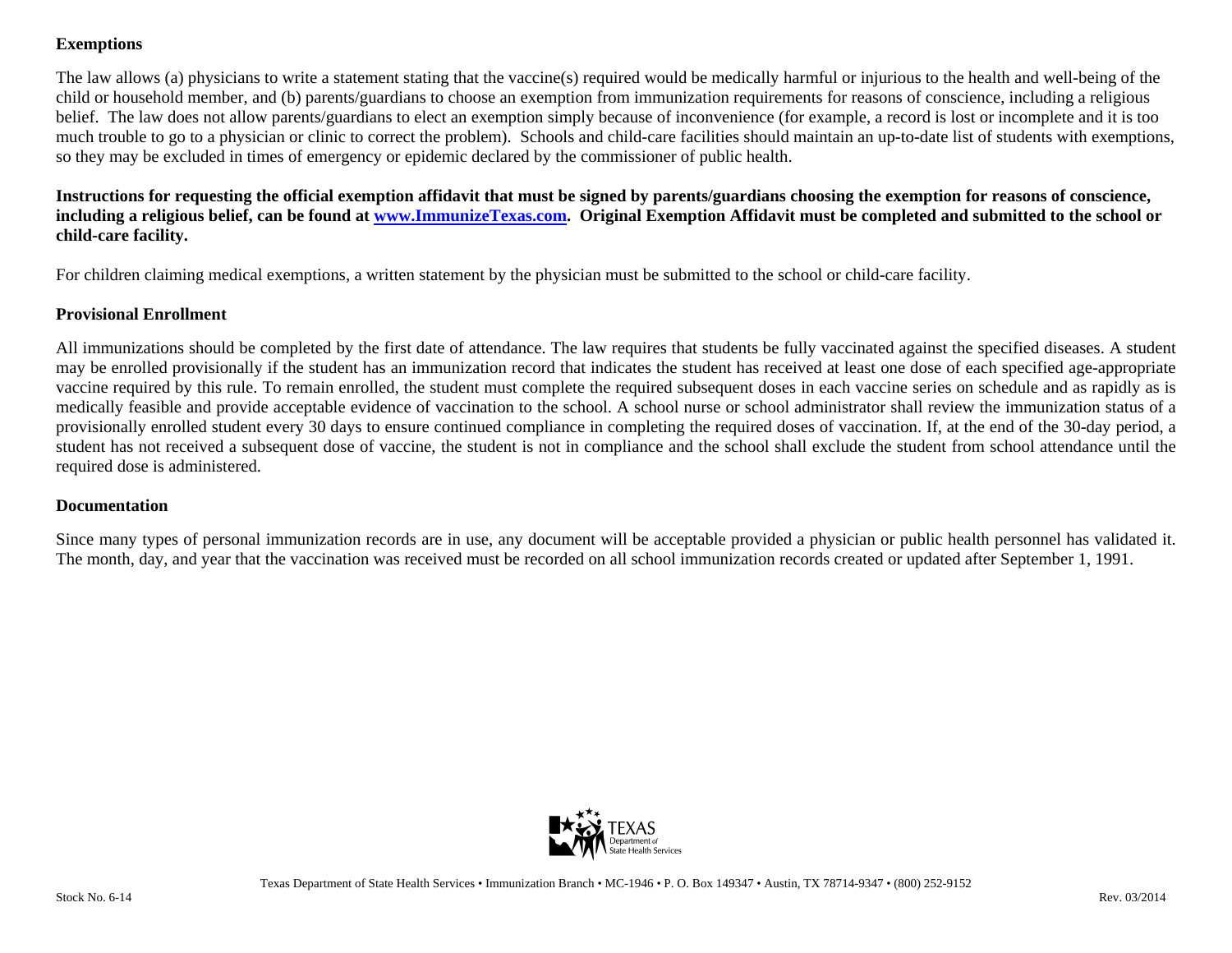### Requisitos de vacunación mínimos estatales de Texas de 2014-2015 para estudiantes de kínder-12.<sup>o</sup> grado

Este gráfico resume los requisitos de vacunación incorporados en el Código Administrativo de Texas (o TAC), título 25, Servicios de salud, Secciones 97.61 a 97.72. El gráfico no tiene como propósito sustituir las consultas al TAC, el cual contempla otras disposiciones y detalles. [Haga clic aquí para obtener el texto](http://info.sos.state.tx.us/pls/pub/readtac$ext.TacPage?sl=R&app=9&p_dir=&p_rloc=&p_tloc=&p_ploc=&pg=1&p_tac=&ti=25&pt=1&ch=97&rl=63)  comp[leto del TAC.](http://info.sos.state.tx.us/pls/pub/readtac$ext.TacPage?sl=R&app=9&p_dir=&p_rloc=&p_tloc=&p_ploc=&pg=1&p_tac=&ti=25&pt=1&ch=97&rl=63) 



El Código Educativo de Texas, capítulo 38, Salud y Seguridad, subcapítulo A, Disposiciones Generales, concede la autoridad de establecer requisitos de inmunización al Departamento Estatal de Servicios de Salud de Texas (o DSHS).

## **REQUISITOS DE INMUNIZACIÓN**

**Los estudiantes deberán mostrar comprobantes de vacunación aceptables antes de entrar, asistir o ser transferidos a una guardería o escuela primaria o secundaria pública o privada de Texas.** 

| Vacuna requerida                                              |                          |                                                                                                                                              | Número mínimo de dosis requeridas por grado escolar                                                            |                                                                                                                                        | <b>NOTAS</b>                                                                                                                                                                                                                                                                                                                                                                                                                                                                                                                                                                                                                                                                                                                                                                                                                                                                         |
|---------------------------------------------------------------|--------------------------|----------------------------------------------------------------------------------------------------------------------------------------------|----------------------------------------------------------------------------------------------------------------|----------------------------------------------------------------------------------------------------------------------------------------|--------------------------------------------------------------------------------------------------------------------------------------------------------------------------------------------------------------------------------------------------------------------------------------------------------------------------------------------------------------------------------------------------------------------------------------------------------------------------------------------------------------------------------------------------------------------------------------------------------------------------------------------------------------------------------------------------------------------------------------------------------------------------------------------------------------------------------------------------------------------------------------|
| (Vea las notas y las notas de pie de página)                  | Kínder - 5. <sup>°</sup> | $6.^\circ$                                                                                                                                   | 7.9                                                                                                            | $8.° - 12.°$                                                                                                                           |                                                                                                                                                                                                                                                                                                                                                                                                                                                                                                                                                                                                                                                                                                                                                                                                                                                                                      |
| Difteria, tétanos y pertusis<br>$(DTaP, DTP, DT, Td, Tdap)^T$ | 5 dosis o 4 dosis        |                                                                                                                                              | Serie primaria<br>de 3 dosis y<br>1 dosis de<br>refuerzo de la<br>vacuna Tdap o<br>Td en los<br>últimos 5 años | Serie primaria<br>de 3 dosis y<br>1 dosis de<br>refuerzo de la<br>vacuna Tdap o<br>Td en los<br>últimos<br>$10 \overline{\text{a}$ ños | Para el kínder - 6.º grado: 5 dosis de la vacuna contra la difteria, el tétanos y la pertusis;<br>Debe haberse recibido 1 dosis en o después del 4.º cumpleaños. Sin embargo, con 4 dosis<br>cumplen con el requisito si recibieron la 4.ª dosis en o después del 4.º cumpleaños. Para los<br>estudiantes de 7 años de edad o más, con 3 dosis cumplen con el requisito si recibieron 1 dosis<br>en o después del 4.º cumpleaños.<br>Para el 7.º grado: Se requiere 1 dosis de la vacuna Tdap si han pasado al menos 5 años desde<br>la última dosis de una vacuna que contenga tétanos.<br>Para los grados de 8.º - 12.º: Se requiere 1 dosis de la vacuna Tdap si han pasado 10 años<br>desde la última dosis de una vacuna que contenga tétanos. La vacuna Td es aceptable en lugar<br>de la vacuna Tdap si existe una contraindicación médica para la vacuna contra la pertusis. |
| Polio <sup>1</sup>                                            | 4 dosis o 3 dosis        |                                                                                                                                              |                                                                                                                |                                                                                                                                        | Para el kínder - 12.º grado: 4 dosis de la vacuna contra la polio; debe recibirse 1 dosis en o<br>después del 4.º cumpleaños. Sin embargo, con 3 dosis cumplen con el requisito si la 3.ª dosis<br>se recibió en o después del 4.º cumpleaños.                                                                                                                                                                                                                                                                                                                                                                                                                                                                                                                                                                                                                                       |
| Sarampión, paperas y rubéola (MMR) <sup>1,2</sup>             | 2 dosis<br><b>MMR</b>    | 2 dosis de una vacuna que contenga<br>sarampión, una dosis de la vacuna<br>contra la rubéola y una dosis de la<br>vacuna contra las paperas. |                                                                                                                |                                                                                                                                        | La 1 <sup>ª</sup> dosis de la vacuna MMR debe recibirse en o después del 1. <sup>er</sup> cumpleaños.<br>Para el kínder - 5.º grado: Se requieren 2 dosis de la vacuna MMR.<br>Para los grados de 6.º - 12.º: Se requieren 2 dosis de una vacuna que contenga sarampión,<br>una dosis de la vacuna contra la rubéola y una dosis de la vacuna contra las paperas.                                                                                                                                                                                                                                                                                                                                                                                                                                                                                                                    |
| Hepatitis $B^2$                                               |                          |                                                                                                                                              | 3 dosis                                                                                                        |                                                                                                                                        | Para los estudiantes de 11 a 15 años de edad, con 2 dosis cumplen con el requisito si<br>recibieron la vacuna contra la hepatitis B para adultos (Recombivax®). Deben documentarse<br>claramente la dosis y el tipo de vacuna. Dos (2) dosis de 10 mcg/1.0 ml de Recombivax <sup>®</sup> . Si<br>la vacuna que se recibió no es Recombivax <sup>®</sup> , se requiere una serie de 3 dosis.                                                                                                                                                                                                                                                                                                                                                                                                                                                                                          |
| Varicela <sup>1,2,3</sup>                                     | 2 dosis                  | 1 dosis                                                                                                                                      | 2 dosis                                                                                                        |                                                                                                                                        | La 1 <sup>ª</sup> dosis de la vacuna contra la varicela debe recibirse en o después del 1. <sup>er</sup> cumpleaños.<br>Para los grados de kínder - $5.^{\circ}$ y de $7.^{\circ}$ - 12. $\degree$ : Se requieren 2 dosis.<br>Para el 6.º grado: Se requiere 1 dosis.<br>Para todos los estudiantes que reciban la 1 <sup>ª</sup> dosis al cumplir 13 años de edad o después, se<br>requieren 2 dosis.                                                                                                                                                                                                                                                                                                                                                                                                                                                                               |
| Meningocócica                                                 |                          |                                                                                                                                              | 1 dosis                                                                                                        |                                                                                                                                        |                                                                                                                                                                                                                                                                                                                                                                                                                                                                                                                                                                                                                                                                                                                                                                                                                                                                                      |
| Hepatitis $A^{1,2}$                                           | 2 dosis                  |                                                                                                                                              |                                                                                                                |                                                                                                                                        | La $1^{\circ}$ dosis de hepatitis A debe recibirse en o después del $1.^{\rm er}$ cumpleaños.                                                                                                                                                                                                                                                                                                                                                                                                                                                                                                                                                                                                                                                                                                                                                                                        |

<sup>1</sup> Recibir la dosis hasta (e inclusive) 4 días antes del cumpleaños satisfará el requisito de inmunización para entrar a la escuela.

<sup>2</sup> La confirmación serológica de la inmunidad al sarampión, las paperas, la rubéola, la hepatitis B, la hepatitis A o la varicela o la evidencia serológica de infección son aceptables en lugar de la vacuna.

<sup>3</sup> La enfermedad previa puede documentarse con una declaración escrita de un médico, una enfermera escolar o el padre o tutor del niño que diga algo como: "Esto es para verificar que (nombre del estudiante) tuvo varicela (fecha) o por esa fecha y no necesita la vacuna contra la varicela". Dicha declaración escrita será aceptable en lugar de todas las dosis requeridas de la vacuna contra la varicela.